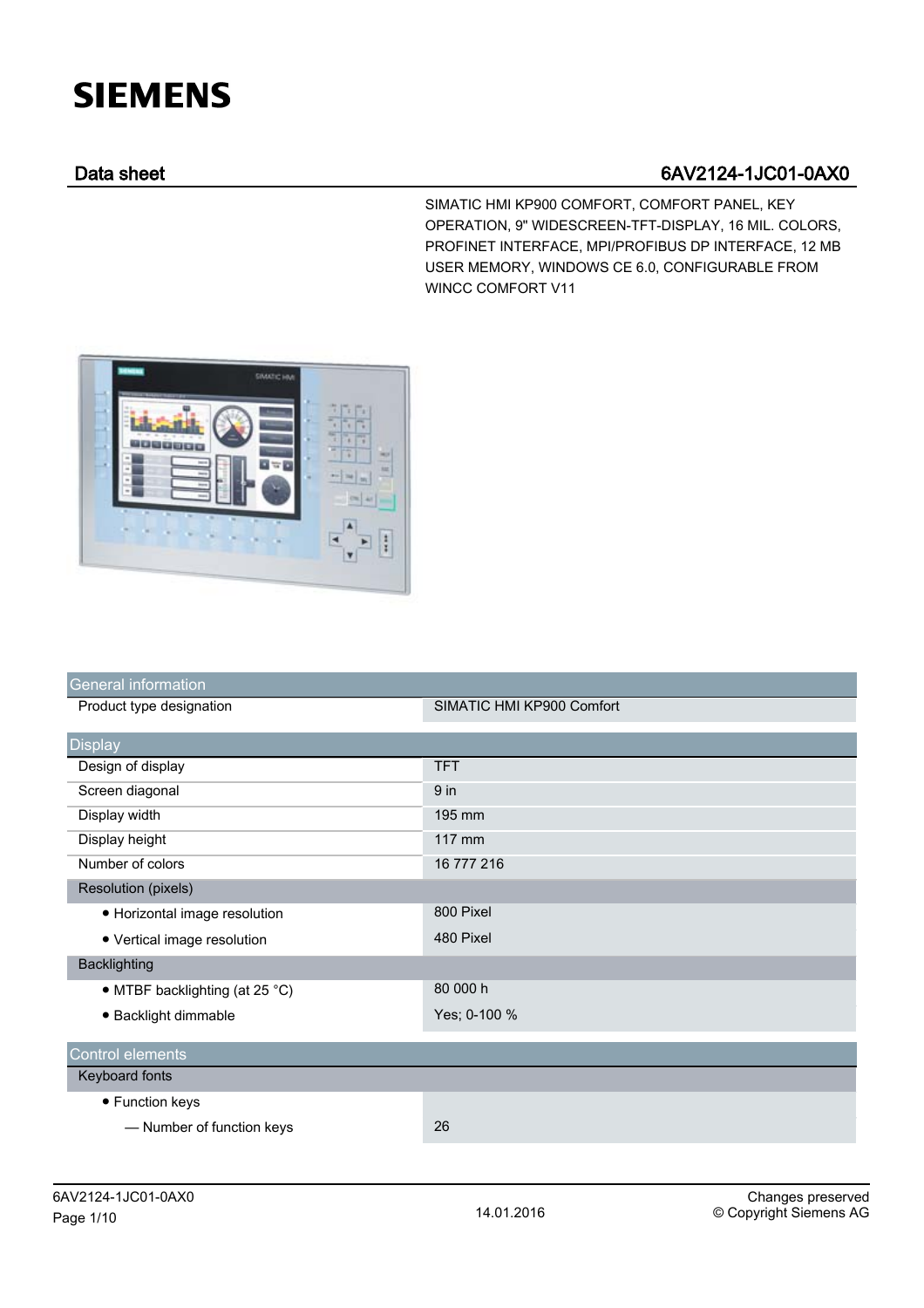| • Keys with LED                                                    | Yes                          |
|--------------------------------------------------------------------|------------------------------|
| • System keys                                                      | Yes                          |
| • Numeric/alphabetical input                                       |                              |
| - Numeric keyboard                                                 | Yes                          |
| - alphanumeric keyboard                                            | Yes; similar to mobile phone |
| Touch operation                                                    |                              |
| · Design as touch screen                                           | <b>No</b>                    |
| Expansions for operator control of the process                     |                              |
| • DP direct LEDs (LEDs as S7 output I/O)                           |                              |
| $-$ F1Fx                                                           | 26                           |
| · Direct keys (keys as S7 input I/O)                               |                              |
| $-$ F1Fx                                                           | 26                           |
| · Direct keys (touch buttons as S7 input I/O)                      | 0                            |
|                                                                    |                              |
| Installation type/mounting<br>Mounting in portrait format possible | <b>No</b>                    |
| Mounting in landscape format possible                              | Yes                          |
| Mounting position                                                  | vertical                     |
| maximum permissible angle of inclination without                   | $35^\circ$                   |
| external ventilation                                               |                              |
|                                                                    |                              |
| Supply voltage<br>Type of supply voltage                           | DC                           |
| Rated value (DC)                                                   | 24 V                         |
| permissible range, lower limit (DC)                                | 19.2 V                       |
|                                                                    |                              |
|                                                                    |                              |
| permissible range, upper limit (DC)                                | 28.8 V                       |
| Input current                                                      |                              |
| Current consumption (rated value)                                  | 0.75A                        |
| Starting current inrush I <sup>2</sup> t                           | 0.5 A <sup>2</sup> ·s        |
| Power                                                              |                              |
| Power consumption, typ.                                            | 18 W                         |
|                                                                    |                              |
| Processor<br>Processor type                                        | X86                          |
|                                                                    |                              |
| Memory                                                             |                              |
| Flash                                                              | Yes                          |
| <b>RAM</b>                                                         | Yes                          |
| Memory available for user data                                     | 12 Mbyte                     |
| Type of output                                                     |                              |
| Info LED                                                           | Yes                          |
| Power LED                                                          | <b>No</b>                    |
| <b>Error LED</b><br>Acoustics                                      | <b>No</b>                    |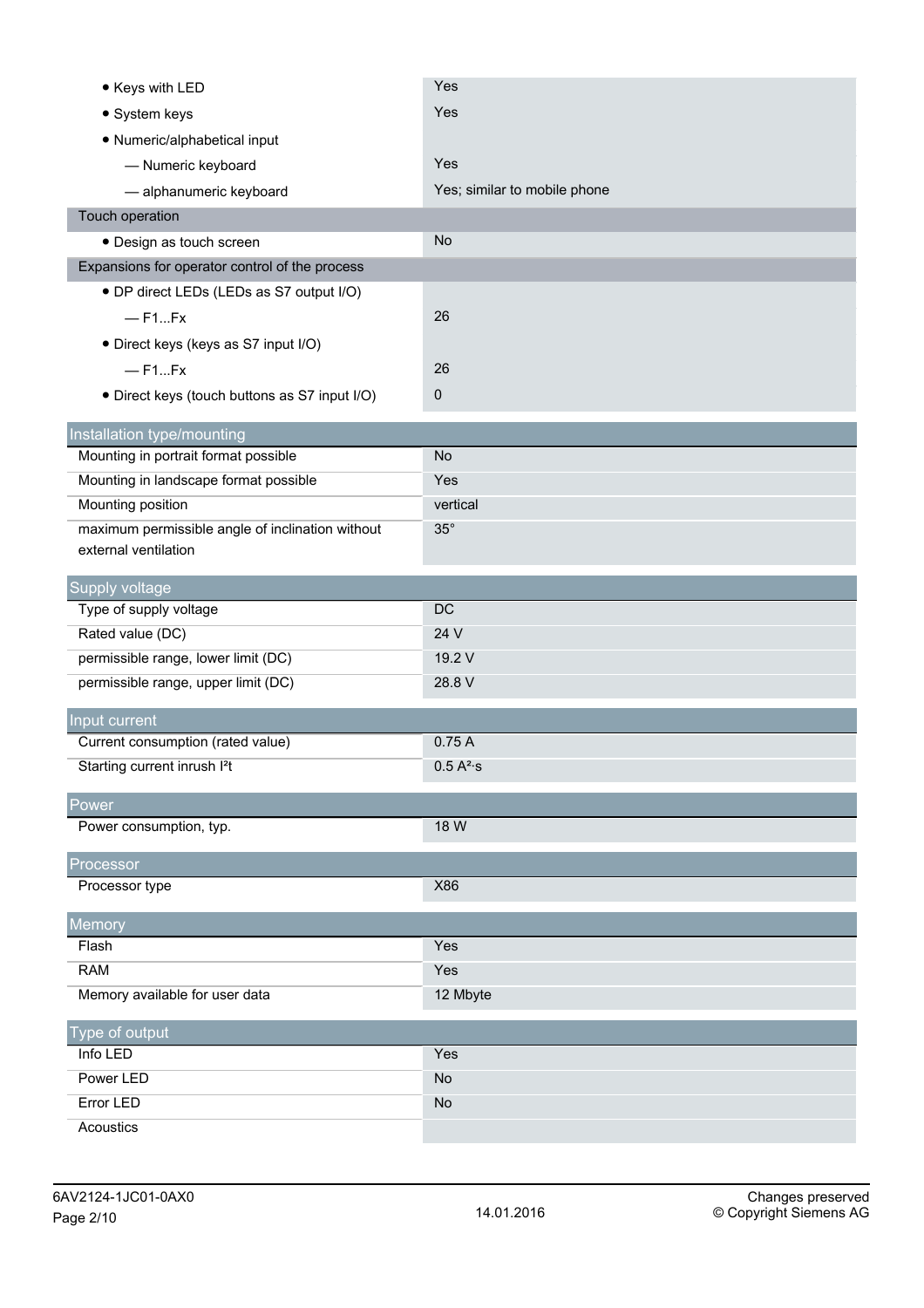|                                                 | <b>No</b>                                    |
|-------------------------------------------------|----------------------------------------------|
| $\bullet$ Buzzer                                |                                              |
| • Speaker                                       | Yes                                          |
| Time of day                                     |                                              |
| <b>Clock</b>                                    |                                              |
| · Hardware clock (real-time clock)              | Yes                                          |
| • Software clock                                | Yes                                          |
| $\bullet$ retentive                             | Yes; Back-up duration typically 6 weeks      |
| • synchronizable                                | Yes                                          |
| Interfaces                                      |                                              |
| Number of industrial Ethernet interfaces        | 1; 2 ports (switch)                          |
| Number of RS 485 interfaces                     | 1; RS 422/485 combined                       |
| Number of USB interfaces                        | 2; USB 2.0                                   |
| Number of USB Mini B interfaces                 | 1; 5-pole                                    |
| Number of 20 mA interfaces (TTY)                | $\pmb{0}$                                    |
| Number of RS 232 interfaces                     | 0                                            |
| Number of RS 422 interfaces                     | $\mathbf{1}$                                 |
| Number of parallel interfaces                   | $\mathbf{0}$                                 |
| Number of other interfaces                      | 0                                            |
| Number of SD card slots                         | 2                                            |
| With software interfaces                        | <b>No</b>                                    |
| <b>Industrial Ethernet</b>                      |                                              |
| • Industrial Ethernet status LED                | 2                                            |
| • Number of ports of the integrated switch      | $\sqrt{2}$                                   |
|                                                 |                                              |
| Protocols<br><b>PROFINET</b>                    | Yes                                          |
|                                                 | Yes                                          |
| Supports protocol for PROFINET IO<br><b>IRT</b> |                                              |
| <b>MRP</b>                                      | Yes; As of WinCC V12<br>Yes; As of WinCC V12 |
| <b>PROFIBUS</b>                                 | Yes                                          |
| <b>MPI</b>                                      | Yes                                          |
| Protocols (Ethernet)                            |                                              |
| $\bullet$ TCP/IP                                | Yes                                          |
| $\bullet$ DHCP                                  | Yes                                          |
|                                                 | Yes                                          |
| $\bullet$ SNMP                                  |                                              |
| $\bullet$ DCP                                   | Yes                                          |
| $\bullet$ LLDP                                  | Yes                                          |
| <b>WEB</b> characteristics                      |                                              |
| $\bullet$ HTTP                                  | Yes                                          |
| • HTTPS                                         | No                                           |
| $\bullet$ HTML                                  | Yes                                          |
| $\bullet$ XML                                   | $\mathsf{No}$                                |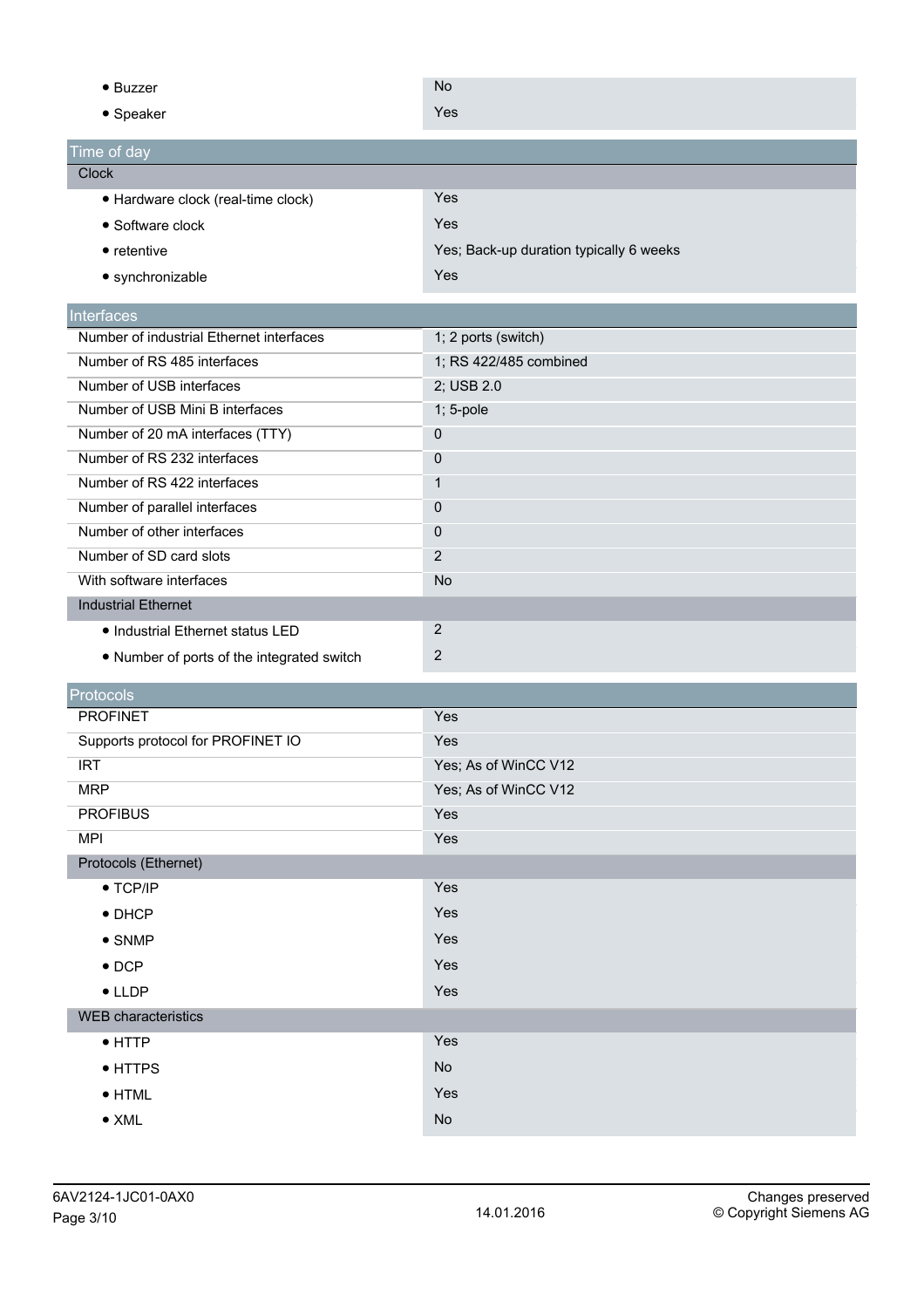| <b>No</b><br>• Active X<br>Yes<br>• JavaScript<br><b>No</b><br>· Java VM<br>Further protocols<br><b>No</b><br>$\bullet$ CAN<br>Yes<br>• MODBUS |
|------------------------------------------------------------------------------------------------------------------------------------------------|
|                                                                                                                                                |
|                                                                                                                                                |
|                                                                                                                                                |
|                                                                                                                                                |
|                                                                                                                                                |
|                                                                                                                                                |
| Yes<br>• EtherNet/IP                                                                                                                           |
| <b>EMC</b>                                                                                                                                     |
| Emission of radio interference acc. to EN 55 011                                                                                               |
| Yes<br>• Limit class A, for use in industrial areas                                                                                            |
| No<br>• Limit class B, for use in residential areas                                                                                            |
| Degree and class of protection                                                                                                                 |
| IP (at the front)<br><b>IP65</b>                                                                                                               |
| Enclosure Type 4 at the front<br>Yes                                                                                                           |
| Enclosure Type 4x at the front<br>Yes                                                                                                          |
| IP (rear)<br><b>IP20</b>                                                                                                                       |
| Standards, approvals, certificates                                                                                                             |
| CE mark<br>Yes                                                                                                                                 |
| cULus<br>Yes                                                                                                                                   |
| Yes<br>RCM (formerly C-TICK)                                                                                                                   |
| KC approval<br>Yes                                                                                                                             |
| Marine approval                                                                                                                                |
| Yes<br>· Germanischer Lloyd (GL)                                                                                                               |
| Yes<br>• American Bureau of Shipping (ABS)                                                                                                     |
| Yes<br>· Bureau Veritas (BV)                                                                                                                   |
| Yes<br>· Det Norske Veritas (DNV)                                                                                                              |
| Yes<br>• Lloyds Register of Shipping (LRS)                                                                                                     |
| Yes<br>· Nippon Kaiji Kyokai (Class NK)                                                                                                        |
| <b>No</b><br>· Polski Rejestr Statkow (PRS)                                                                                                    |
| Use in hazardous areas                                                                                                                         |
| Yes<br>• ATEX Zone 2                                                                                                                           |
| Yes<br>• ATEX Zone 22                                                                                                                          |
| Yes<br>• IECEx Zone 2                                                                                                                          |
| Yes<br>• IECEx Zone 22                                                                                                                         |
| · cULus Class I Zone 1<br>No                                                                                                                   |
| Yes<br>· cULus Class I Zone 2, Division 2                                                                                                      |
| Yes<br>• FM Class I Division 2                                                                                                                 |
| <b>Ambient conditions</b>                                                                                                                      |

Ambient temperature during operation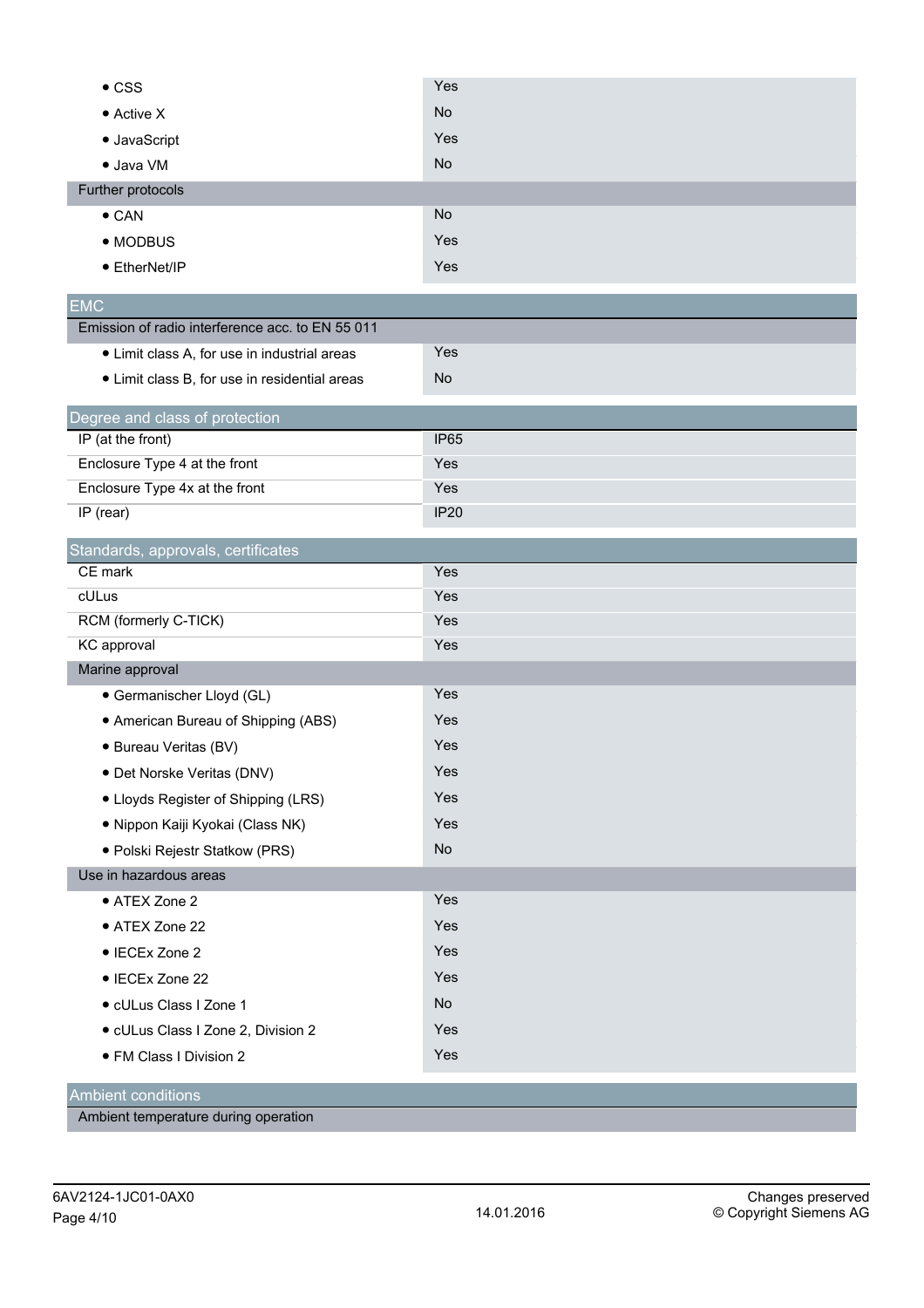| • Operation (vertical installation)                  |                                       |
|------------------------------------------------------|---------------------------------------|
| - For vertical installation, min.                    | 0 °C                                  |
| - For vertical installation, max.                    | 50 °C; (55 °C, see entry ID:64847814) |
| • Operation (max. tilt angle)                        |                                       |
| - At maximum tilt angle, min.                        | 0 °C                                  |
| - At maximum tilt angle, min.                        | 40 °C                                 |
| • Operation (vertical installation, portrait format) |                                       |
| - For vertical installation, min.                    | 0 °C                                  |
| - For vertical installation, max.                    | 40 °C                                 |
| • Operation (max. tilt angle, portrait format)       |                                       |
| - At maximum tilt angle, min.                        | 0 °C                                  |
| - At maximum tilt angle, min.                        | 35 °C                                 |
| Ambient temperature during storage/transportation    |                                       |
| $\bullet$ min.                                       | $-20 °C$                              |
| $\bullet$ max.                                       | 60 °C                                 |
| Relative humidity                                    |                                       |
| • Operation, max.                                    | 90 %; no condensation                 |
| <b>Operating systems</b>                             |                                       |
| proprietary                                          | <b>No</b>                             |
| pre-installed operating system                       |                                       |
| • Windows CE                                         | Yes                                   |
| Configuration                                        |                                       |
| Message indicator                                    | Yes                                   |
| Alarm logging system (incl. buffer and               | Yes                                   |
| acknowledgment)                                      |                                       |
| Process value display (output)                       | Yes                                   |
| Process value default (input) possible               | Yes                                   |
| Recipe administration                                | Yes                                   |
| Configuration software                               |                                       |
| • STEP 7 Basic (TIA Portal)                          | No                                    |
| • STEP 7 Professional (TIA Portal)                   | No                                    |
| • WinCC flexible Compact                             | No                                    |
| · WinCC flexible Standard                            | No                                    |
| . WinCC flexible Advanced                            | No                                    |
| • WinCC Basic (TIA Portal)                           | No                                    |
| • WinCC Comfort (TIA Portal)                         | Yes; from V11                         |
| • WinCC Advanced (TIA Portal)                        | Yes; from V11                         |
| · WinCC Professional (TIA Portal)                    | Yes; from V11                         |
| Languages                                            |                                       |
| Online languages                                     |                                       |
| • Number of online/runtime languages                 | 32                                    |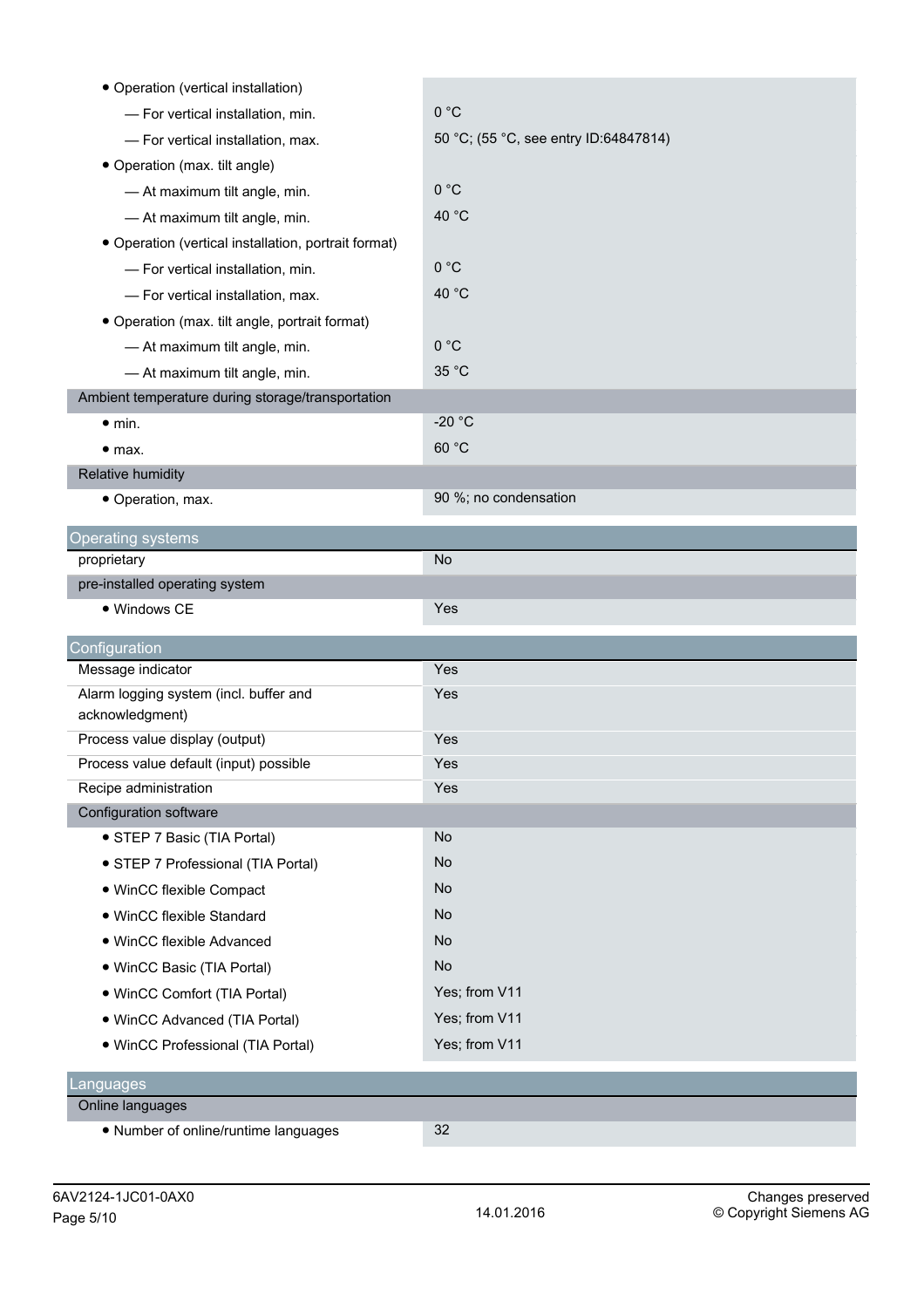| Project languages                      |         |
|----------------------------------------|---------|
| • Languages per project                | 32      |
| Functionality under WinCC (TIA Portal) |         |
| Libraries                              | Yes     |
| Applications/options                   |         |
| · Web browser                          | Yes     |
| • Pocket Word                          | Yes     |
| • Pocket Excel                         | Yes     |
| • PDF Viewer                           | Yes     |
| · Media Player                         | Yes     |
| · SIMATIC WinCC Sm@rtServer            | Yes     |
| • SIMATIC WinCC Audit                  | Yes     |
| Number of Visual Basic Scripts         | Yes     |
| Task planner                           |         |
| • time-controlled                      | Yes     |
| · task-controlled                      | Yes     |
| Help system                            |         |
| • Number of characters per info text   | 70      |
| Message system                         |         |
| • Number of alarm classes              | 32      |
| • Bit messages                         |         |
| - Number of bit messages               | 4 0 0 0 |
| • Analog messages                      |         |
| - Number of analog messages            | 200     |
| · S7 alarm number procedure            | Yes     |
| · System messages HMI                  | Yes     |
| · System messages, other (SIMATIC S7,  | Yes     |
| Sinumerik, Simotion, etc.)             |         |
| • Number of characters per message     | 80      |
| . Number of process values per message | $\bf 8$ |
| • Acknowledgment groups                | Yes     |
| • Message indicator                    | Yes     |
| • Message buffer                       |         |
| - Number of entries                    | 1 0 2 4 |
| - Circulating buffer                   | Yes     |
| $-$ retentive                          | Yes     |
| - maintenance-free                     | Yes     |
| Recipe administration                  |         |
| • Number of recipes                    | 300     |
| · Data records per recipe              | 500     |
| · Entries per data record              | 1 0 0 0 |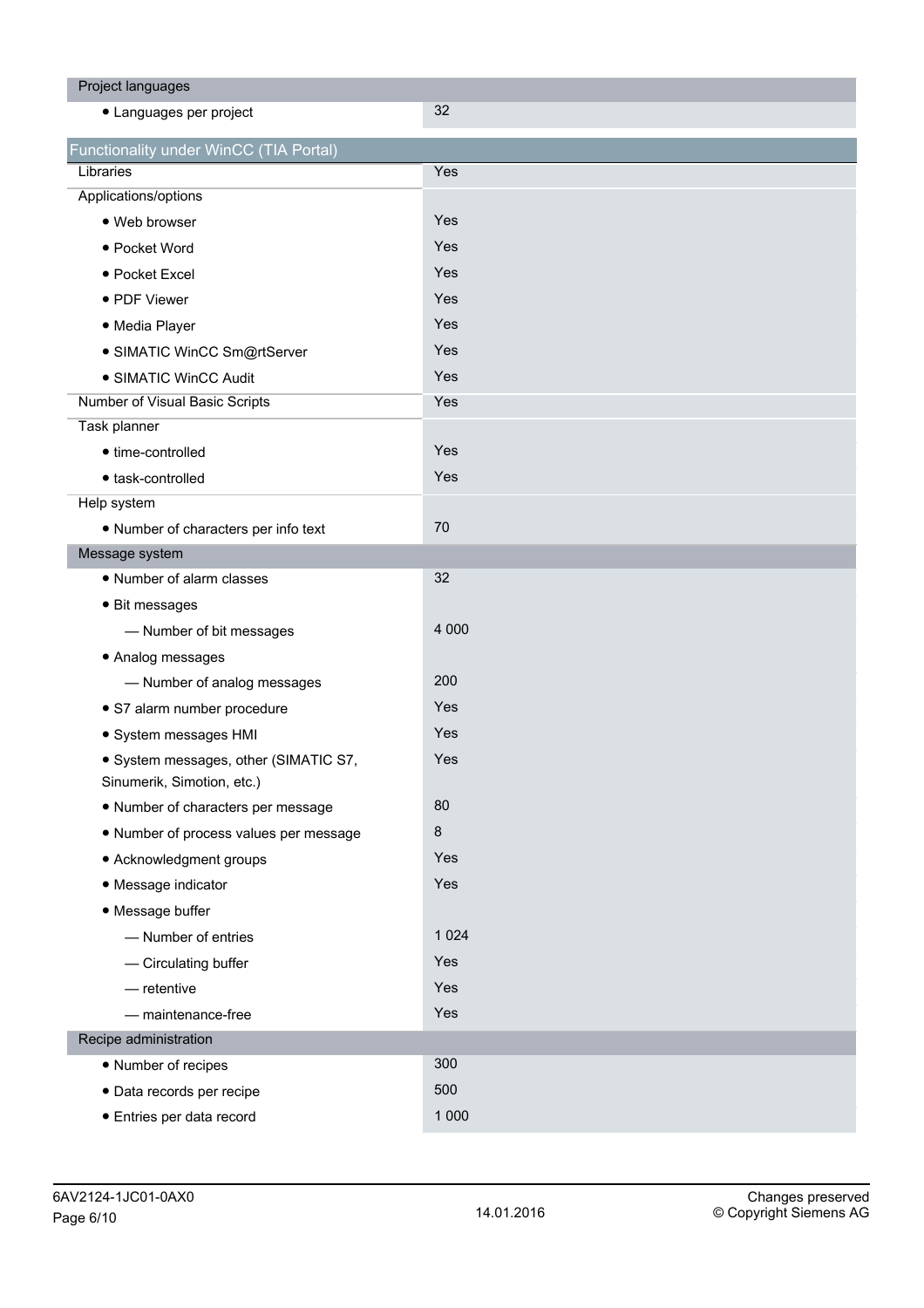| • Size of internal recipe memory       | 2 Mbyte |
|----------------------------------------|---------|
| • Recipe memory expandable             | Yes     |
| Variables                              |         |
| • Number of variables per device       | 2 0 4 8 |
| • Number of variables per screen       | 400     |
| • Limit values                         | Yes     |
| • Multiplexing                         | Yes     |
| • Structures                           | Yes     |
| • Arrays                               | Yes     |
| Images                                 |         |
| • Number of configurable images        | 500     |
| • Permanent window/default             | Yes     |
| • Global image                         | Yes     |
| . Image selection by PLC               | Yes     |
| . Image number in the PLC              | Yes     |
| Image objects                          |         |
| · Number of objects per image          | 400     |
| • Text fields                          | Yes     |
| • I/O fields                           | Yes     |
| • Graphic I/O fields (graphics list)   | Yes     |
| • Symbolic I/O fields (text list)      | Yes     |
| · Date/time fields                     | Yes     |
| • Switches                             | Yes     |
| • Buttons                              | Yes     |
| • Graphic display                      | Yes     |
| $\bullet$ Icons                        | Yes     |
| • Geometric objects                    | Yes     |
| Complex image objects                  |         |
| · Number of complex objects per screen | 20      |
| • Alarm view                           | Yes     |
| • Trend view                           | Yes     |
| • User view                            | Yes     |
| • Status/control                       | Yes     |
| · Sm@rtClient view                     | Yes     |
| • Recipe view                          | Yes     |
| $\bullet$ f(x) trend view              | Yes     |
| · System diagnostics view              | Yes     |
| · Media Player                         | Yes     |
| $\bullet$ Bar graphs                   | Yes     |
| • Sliders                              | Yes     |
| • Pointer instruments                  | Yes     |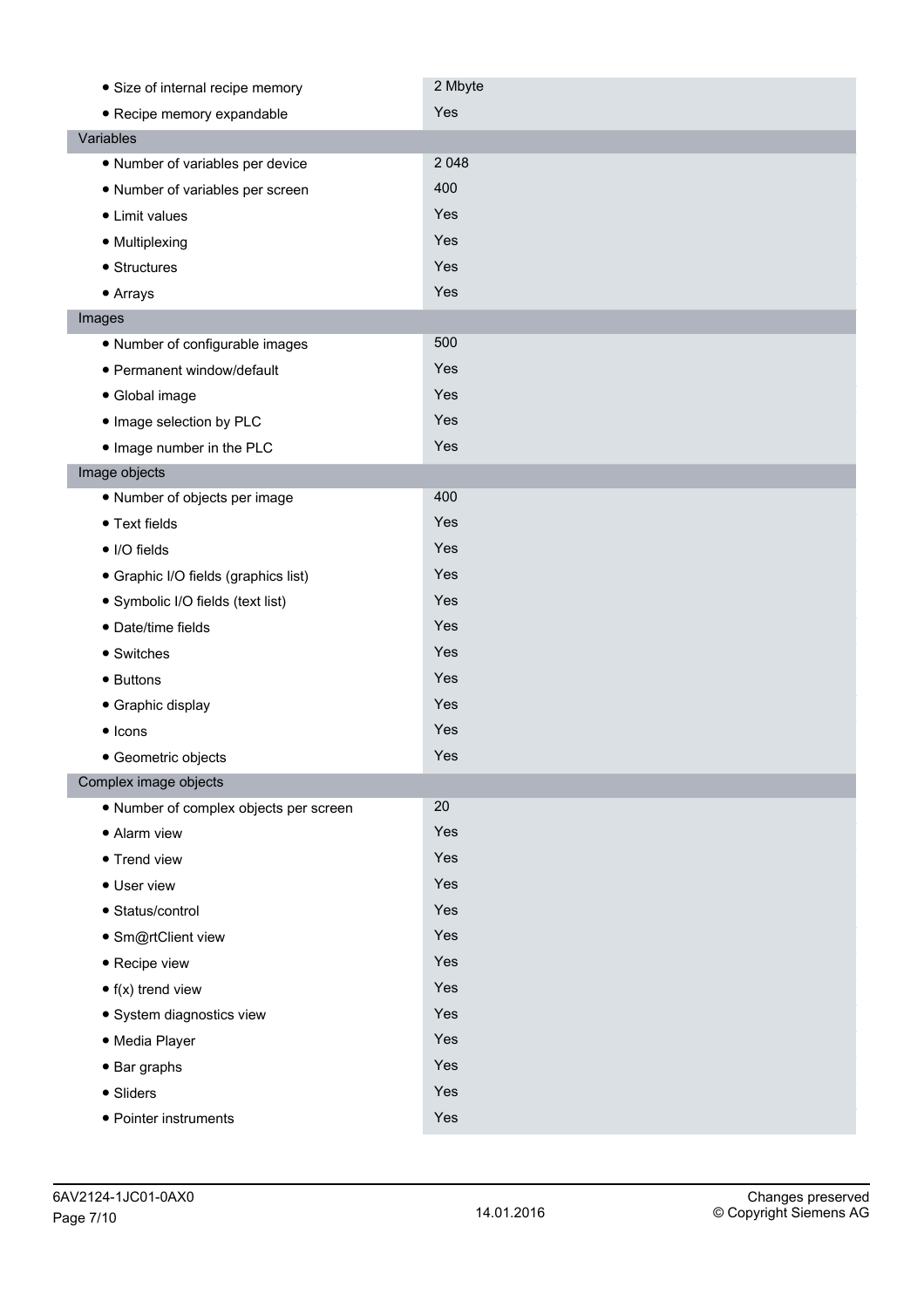| • Analog/digital clock                 | Yes            |
|----------------------------------------|----------------|
| Lists                                  |                |
| • Number of text lists per project     | 500            |
| • Number of entries per text list      | 500            |
| • Number of graphics lists per project | 500            |
| • Number of entries per graphics list  | 500            |
| Archiving                              |                |
| • Number of archives per device        | 50             |
| • Number of entries per archive        | 20 000         |
| • Message archive                      | Yes            |
| · Process value archive                | Yes            |
| • Archiving methods                    |                |
| - Sequential archive                   | Yes            |
| - Short-term archive                   | Yes            |
| • Memory location                      |                |
| - Memory card                          | Yes            |
| - USB memory                           | Yes            |
| $-$ Ethernet                           | Yes            |
| · Data storage format                  |                |
| $-$ CSV                                | Yes            |
| $-$ TXT                                | Yes            |
| $-$ RDB                                | Yes            |
| Security                               |                |
| • Number of user groups                | 50             |
| • Number of user rights                | 32             |
| • Number of users                      | 50             |
| · Password export/import               | Yes            |
| · SIMATIC Logon                        | Yes            |
| Logging through printer                |                |
| • Alarms                               | Yes            |
| • Report (shift log)                   | Yes            |
| • Hardcopy                             | Yes            |
| • Electronic print to file             | Yes; pdf, html |
| Character sets                         |                |
| • Keyboard fonts                       |                |
| - US English                           | Yes            |
| Transfer (upload/download)             |                |
| · MPI/PROFIBUS DP                      | Yes            |
| $\bullet$ USB                          | Yes            |
| $\bullet$ Ethernet                     | Yes            |
| · using external storage medium        | No             |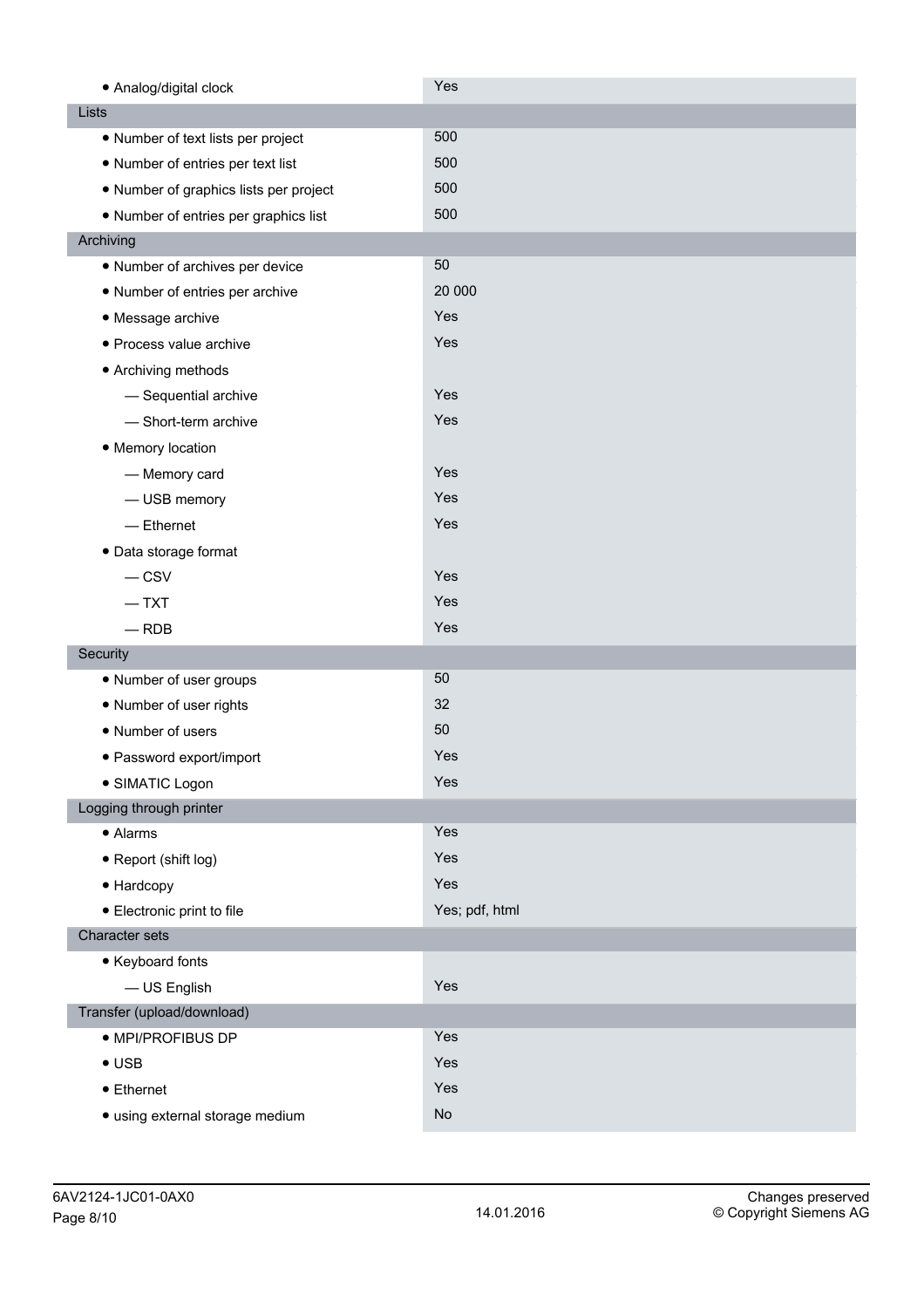| Process coupling                                            |                                    |
|-------------------------------------------------------------|------------------------------------|
| $\bullet$ S7-1200                                           | Yes                                |
| $\bullet$ S7-1500                                           | Yes                                |
| $\bullet$ S7-200                                            | Yes                                |
| $\bullet$ S7-300/400                                        | Yes                                |
| $\bullet$ LOGO!                                             | Yes                                |
| $\bullet$ WinAC                                             | Yes                                |
| • SINUMERIK                                                 | Yes; with SINUMERIK option package |
| • SIMOTION                                                  | Yes                                |
| • Allen Bradley (EtherNet/IP)                               | Yes                                |
| • Allen Bradley (DF1)                                       | Yes                                |
| · Mitsubishi (MC TCP/IP)                                    | Yes                                |
| · Mitsubishi (FX)                                           | Yes                                |
| • OMRON (FINS TCP)                                          | <b>No</b>                          |
| • OMRON (LINK/Multilink)                                    | Yes                                |
| · Modicon (Modbus TCP/IP)                                   | Yes                                |
| · Modicon (Modbus)                                          | Yes                                |
| • OPC UA Client                                             | Yes                                |
| • OPC UA Server                                             | Yes                                |
| Service tools/configuration aids                            |                                    |
| · Backup/Restore manually                                   | Yes                                |
| · Backup/Restore automatically                              | Yes                                |
| • Simulation                                                | Yes                                |
| • Device switchover                                         | Yes                                |
| Peripherals/Options                                         |                                    |
| Peripherals                                                 |                                    |
| • Printer                                                   | Yes                                |
| · SIMATIC HMI MM memory card: Multi Media<br>Card           | Yes; Up to 128 MB                  |
| • SIMATIC HMI SD memory card: Secure Digital<br>memory card | Yes; Up to 2 GB                    |
| • SIMATIC HMI CF memory card Compact Flash<br>Card          | <b>No</b>                          |
| • USB memory                                                | Yes                                |
| • SIMATIC IPC USB Flashdrive (USB stick)                    | Yes; Up to 16 GB                   |
| • SIMATIC HMI USB stick                                     | Yes; Up to 8 GB                    |
| • Network camera                                            | Yes                                |
| Mechanics/material                                          |                                    |
| Enclosure material (front)                                  |                                    |
| • Plastic                                                   | <b>No</b>                          |
| • Aluminum                                                  | Yes                                |